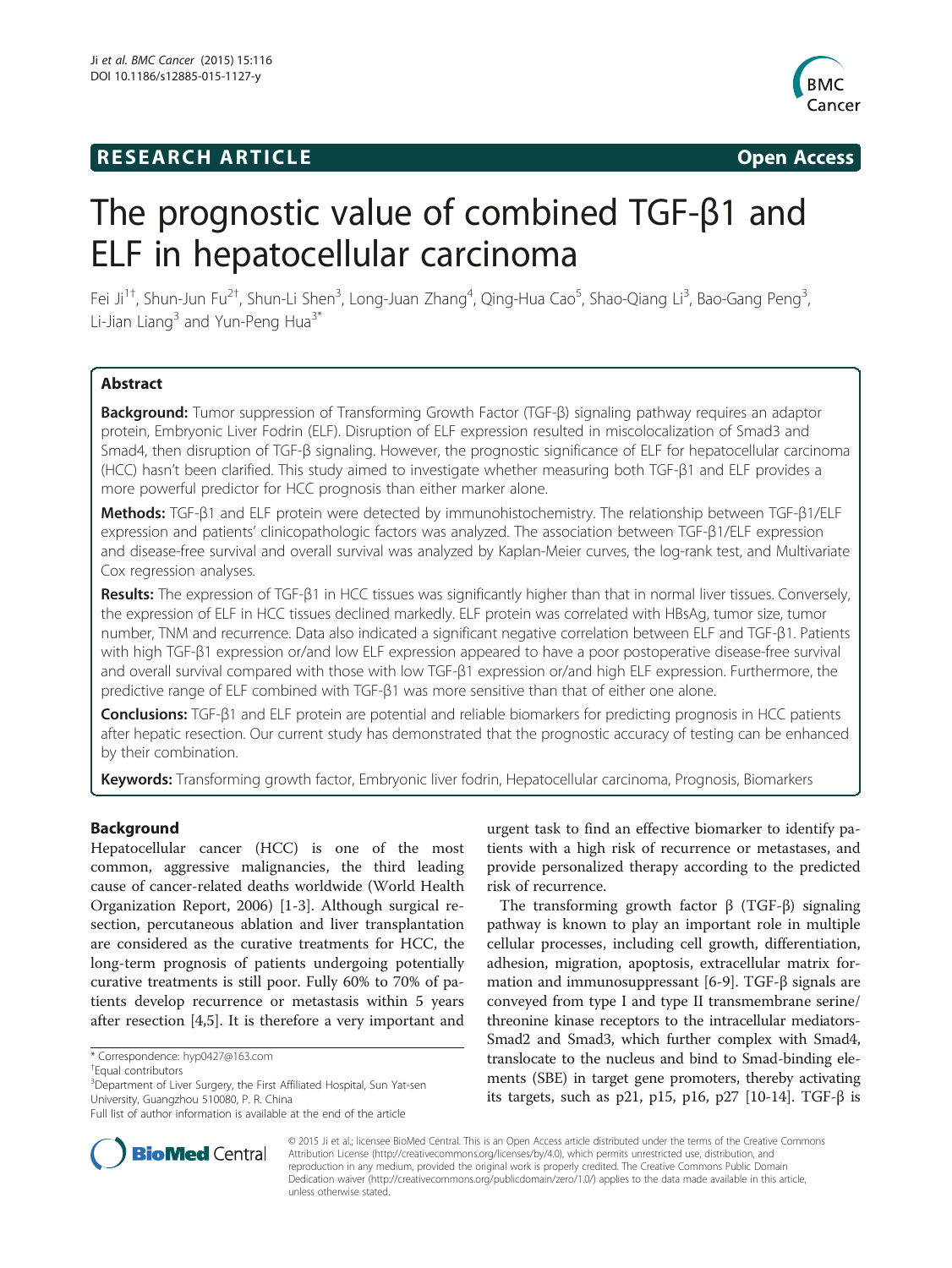particularly active as a profound tumor suppressor by prohibiting cell cycle progression and arresting cells in early G1 phase. However, misregulation of TGF-β signaling promotes tumor growth and invasion, evasion of immune surveillance, and cancer cell dissemination and metastasis [[11](#page-9-0)-[14](#page-9-0)]. In HCC tissues, the overexpression of TGF-β1 was found and correlated with carcinogenesis, progression, and prognosis of HCC, while normal hepatocytes had not any TGF-β1 staining [\[15\]](#page-9-0). In our previous study, we found hepatocarcinogenesis could be closely related to the low expression of Smad4 and phosphorylated Smad2, and the high expression of TGF-β1 and Smad7 in advanced stage of liver cirrhosis [[16](#page-9-0)].

Embryonic Liver Fodrin (ELF), also named as β2 spectrin (β2SP), first isolated from foregut endodermal stem cell libraries, functions as a Smad3/4 adaptor protein, plays critical roles in the proper control of Smad access to activating receptors involved in regulation of TGF-β signaling [\[17](#page-9-0)-[19\]](#page-9-0). Interestingly, ELF is a key suppressor of tumorigenesis [[20](#page-9-0),[21](#page-9-0)]. Disruption of ELF expression by gene knockout was found to result in miscolocalization of Smad3 and Smad4, and disruption of TGF-β signaling [[22\]](#page-9-0). About half of mice with heterozygous deletion of ELF developed hepatocellular carcinoma, and 90% of ELF<sup>+/-</sup>/Smad<sup>4+/-</sup> mice developed gastric cancer and other gastrointestinal cancers [\[23,24\]](#page-9-0). Loss of ELF may play a role in the malignant transformation of hepatic progenitor/stem cells [\[22](#page-9-0)]. However, the prognostic value of ELF for HCC is not well-known. Testing the combination of TGF-β1 and ELF as a predictor for HCC prognosis is also merits study.

In the present study, we examined the pattern of expression of TGF-β1 and ELF in HCC tumor tissues and normal tissues. Together with the known function, it is therefore of interest to investigate that TGF-β1 and ELF protein are potential and reliable biomarker for predicting prognosis in HCC patients after hepatic resection, and prognostic accuracy of testing can be enhanced by their combination in the patients with HCC.

#### Methods

#### Patients and tissue samples

A total of 84 adult patients with HCC who underwent hepatic resection in the Department of Hepatobiliary Surgery, First Affiliated Hospital of Sun Yat-sen University between June 2007 and October 2009, were enrolled in this study, including 68 males and 16 females with an average age of 48 years (range 23 to 75 years). Written informed consent was obtained from all patients, and the study was conducted in accordance with the protocol approved by the Declaration of Helsinki and the guidelines of the Ethics Review Committee of First Affiliated Hospital of Sun Yat-sen University. In addition, normal liver tissues were collected from patients with

cavernous hemangioma of liver or patients with intrahepatic stones.

The diagnosis of HCC met the criteria of the American Association for the study of Liver Disease [[25](#page-9-0)]. The volume of liver resection and the surgical procedures were decided by tumor size, tumor location, and liver functional reserve based on a multidisciplinary team meeting every week. Tumor stages were classified according to the tumor-node-metastasis (TNM) system of the International Union Against Cancer by the American Joint Committee [[26](#page-9-0)]. The histologic grade of tumor was assigned according to the Edmondson Steiner grading system [\[27](#page-9-0)]. Fresh HCC tissues and HCC adjacent tissues were collected within 30 minutes after resection. These tissues were fixed with 10% formalin and then embedded in paraffin.

#### Immunohistochemical analysis

The techniques have been described previously [\[16](#page-9-0)]. The sections were incubated with pre-diluted primary Rabbit polyclonal anti-ELF antibody (ab72239, Abcam, USA) at a dilution of 1:100, with Rabbit monoclonal anti-TGF-β1 antibody (Y369, Bioworld, USA) at dilution of 1:100, at 4°C overnight. Negative controls were treated the same way, omitting the primary antibodies.

#### Evaluation of immunohistochemical staining

The immunohistochemical staining in the tissue was scored independently by 2 pathologists blinded to the clinical data, by applying a semiquantitative immunoreactivity score (IRS) reported elsewhere [\[28-](#page-9-0)[30](#page-10-0)]. Category A documented the intensity of immunostaining as 0–3 (0, negative; 1, weak; 2, moderate; 3, strong). Category B documented the percentage of immunoreactive cells as 0 (less than 5%),1 (6%–25%), 2 (26%–50%), 3 (51%– 75%), and 4 (76%–100%). Multiplication of category A and B resulted in an IRS ranging from 0 to 12 for each tumor or nontumor. Sections with a total score of 0 or 1 or 2 were defined as negative (−), score of 3 or 4 were defined as weakly positive (+), score of 6 or 8 were defined as moderately positive  $(++)$ , score of 9 or 12 were defined as strongly positive  $(+++)$ . For categorical analyses, the immunoreactivity was graded as low level (total score  $\langle =4 \rangle$ or high level (total score >4).

#### Follow-up

The postoperative patients were followed up once a month during the first half year post-operatively and every 3 months thereafter. Serum AFP level and abdominal ultrasonography were done routinely during the postoperative review. Computed tomography (CT) was performed every 3 to 6 months together with chest radiographic examination. The endpoint of study was December 2013. Survival time was calculated from the date of surgery to the date of death or to the last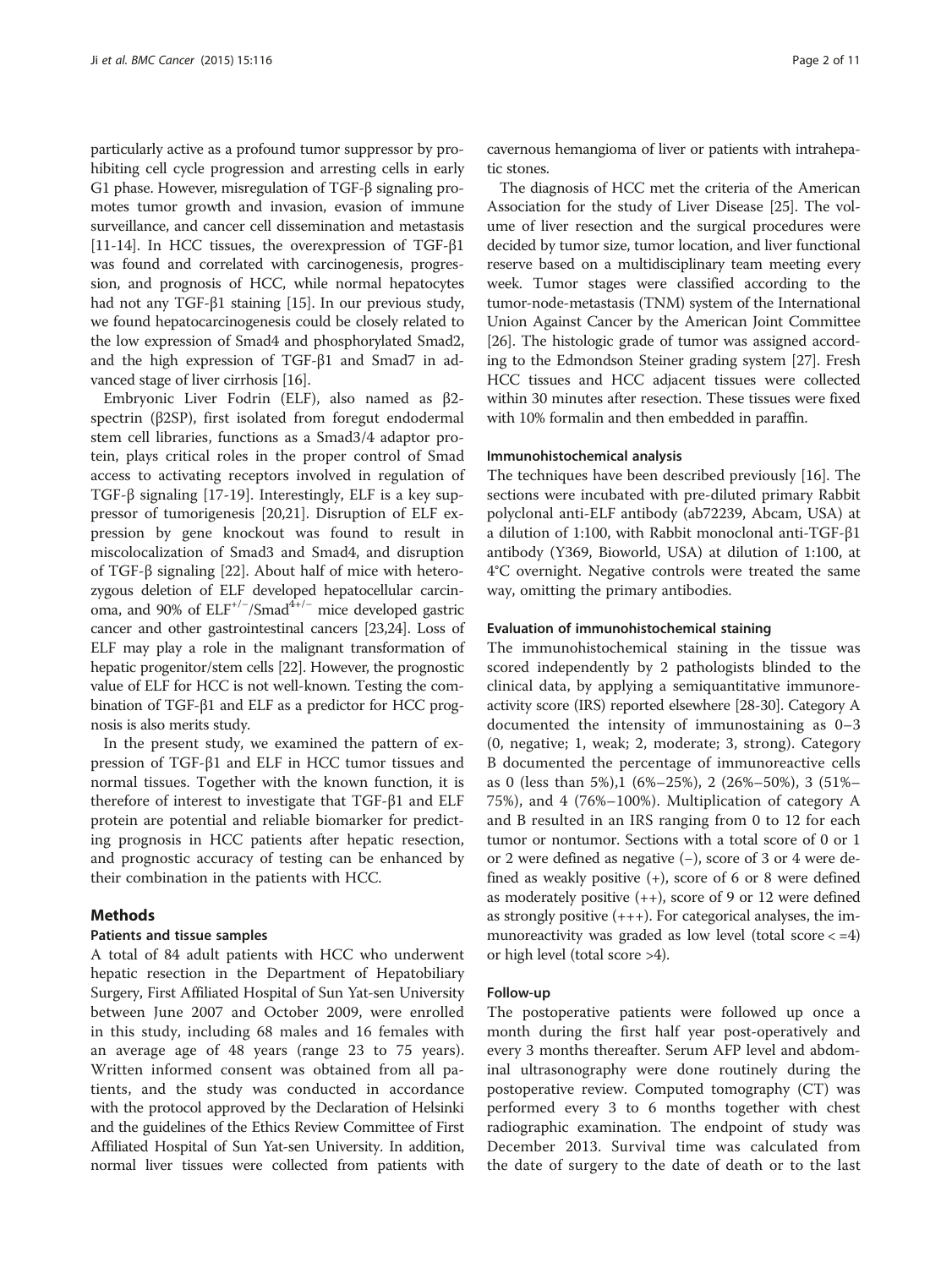<span id="page-2-0"></span>Table 1 The expression of ELF in HCC

| Group                | n  | <b>Expression of ELF</b> |            |  |
|----------------------|----|--------------------------|------------|--|
|                      |    | High                     | Low        |  |
| Normal liver tissues | 20 | 20(100.0%)               | $0(0.0\%)$ |  |
| Adjacent tissues*    | 84 | 65(77.4%)                | 19(22.6%)  |  |
| HCC tissues*#        | 84 | 40(47.6%)                | 44(52.4%)  |  |

phone calls. Date of death for each case was double verified by local civil affairs department and public security department. The median follow-up period

Recurrence or metastasis was detected by imaging examination such as ultrasonography, contrast-enhanced ultrasonography, CT, magnetic resonance imaging (MRI), hepatic arterial angiography, or positron emission tomography -CT (PET-CT). Isolated increases in serum AFP were not regarded as recurrent events. Once tumor recurrence was verified, patients received the appropriate further treatments, including repeat liver resection, radiofrequency

\*compared with Normal liver tissues,  $P < 0.001$  (by chi-square test).

 $*$  compared with Adjacent tissues,  $P < 0.001$  (by chi-square test).

was 39 months (range 3 to 81 months).

|  | Table 2 The expression of $TGF-\beta1 in HCC$ |  |  |
|--|-----------------------------------------------|--|--|
|--|-----------------------------------------------|--|--|

| Group                | n  | Expression of TGF-β1 |            |  |  |
|----------------------|----|----------------------|------------|--|--|
|                      |    | High                 | Low        |  |  |
| Normal liver tissues | 20 | $O(0.0\%)$           | 20(100.0%) |  |  |
| Adjacent tissues*    | 84 | 39(46.4%)            | 45(53.6%)  |  |  |
| HCC tissues*         | 84 | 50(59.5%)            | 34(40.5%)  |  |  |

\*compared with Normal liver tissues,  $P < 0.001$  (by chi-square test).

follow-up. Date of death was obtained from patient records or patients' families through follow-up teleablation, percutaneous ethanol injection, chemoembolization, and/or molecular targeting therapy by sorafenib.

Statistical analysis

Statistical analyses were carried out using the SPSS v 13. 0 software (Chicago, IL, USA). The Wilcoxon W rank sum test and chi-square test was used to compare qualitative variables. Spearman correlation was used to investigate the correlation between ELF and TGF-β1 expression. Survival curves were calculated using the Kaplan-Meier method and were compared by a log-rank test, illustrated by survival plots. The Cox proportional hazards model was used to determine the independent risk factors associated with prognosis.  $P < 0.05$  was considered statistically significant.

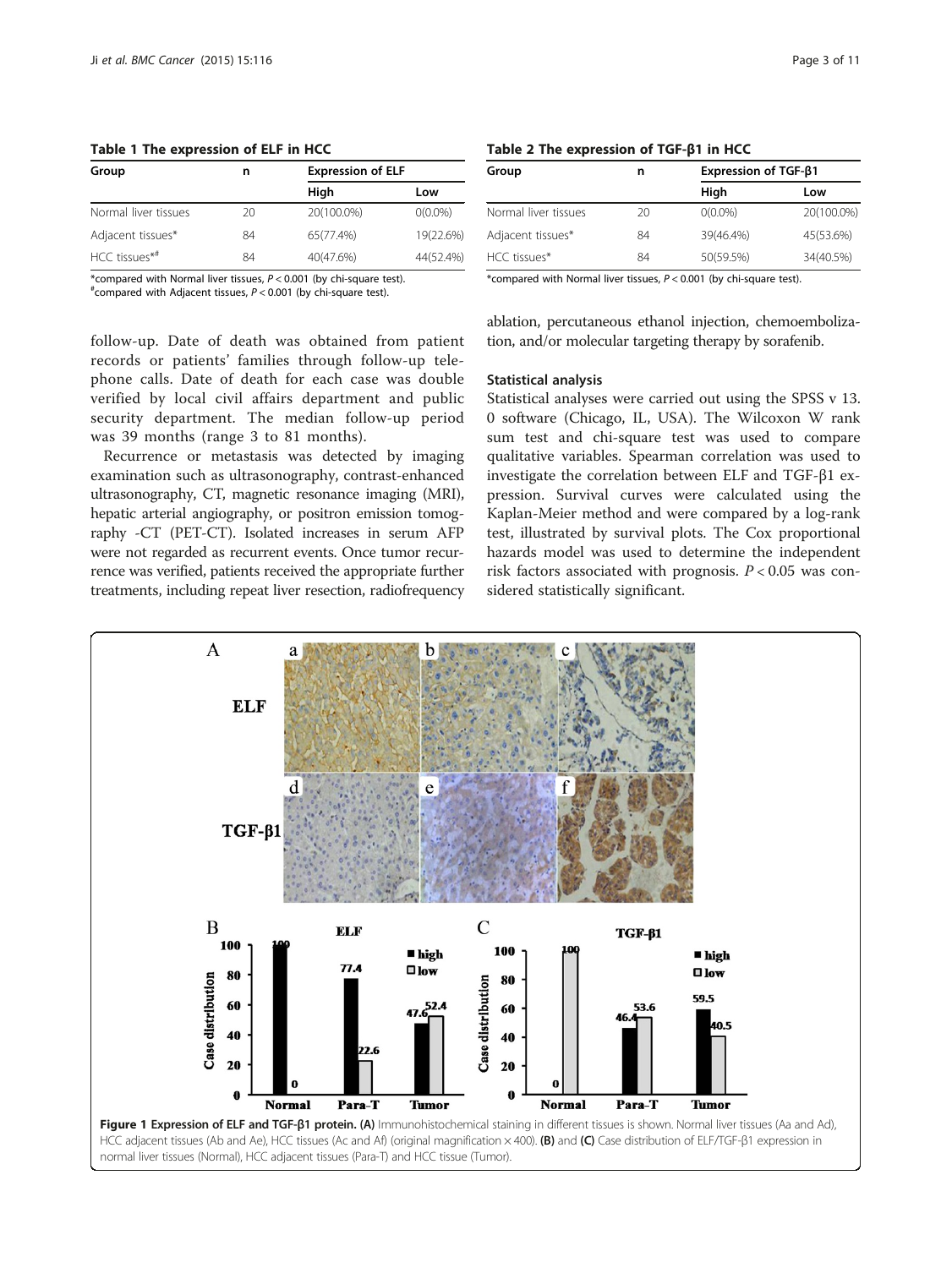| Variables                             | Cases | <b>ELF</b> expression |             | P value | $TGF-\beta1 expression$ |             | P value |
|---------------------------------------|-------|-----------------------|-------------|---------|-------------------------|-------------|---------|
|                                       |       | Low                   | High        |         | Low                     | High        |         |
| Age(yrs)                              |       |                       |             |         |                         |             |         |
| > 60                                  | 16    | 7(43.8%)              | $9(56.2\%)$ | 0.442   | $9(54.4\%)$             | 7(54.4%)    | 0.325   |
| $<\!60$                               | 68    | 37(54.4%)             | 31(45.6%)   |         | 29(42.6%)               | 39(57.4%)   |         |
| Sex                                   |       |                       |             |         |                         |             |         |
| Male                                  | 68    | 37(54.4%)             | 31(45.6%)   | 0.44    | 27(39.7%)               | 41(60.3%)   | 0.77    |
| Female                                | 16    | 7(43.8%)              | $9(56.2\%)$ |         | 7(43.8%)                | 9(56.2%)    |         |
| HCC family history                    |       |                       |             |         |                         |             |         |
| Yes                                   | 6     | 2(33.3%)              | 4(66.7%)    | 0.83    | $3(50.0\%)$             | 3(50.0%)    | 0.95    |
| $\rm No$                              | 78    | 42(53.8%)             | 36(46.2%)   |         | 31(39.7%)               | 47(60.3%)   |         |
| HbsAg                                 |       |                       |             |         |                         |             |         |
| Positive                              | 72    | 41(56.9%)             | 31(43.1%)   | 0.04    | 29(40.3%)               | 43(59.7%)   | 0.93    |
| Negative                              | 12    | $3(25.0\%)$           | 9(75.0%)    |         | 5(41.7%)                | 7(58.3%)    |         |
| ALT(U/L)                              |       |                       |             |         |                         |             |         |
| $\geq 80$                             | 9     | 3(33.3%)              | 6(66.7%)    | 0.39    | $1(11.1\%)$             | 8(88.9%)    | 0.12    |
| $<\!\!80$                             | 75    | 41(54.7%)             | 34(45.3%)   |         | 33(44.0%)               | 42(56.0%)   |         |
| $PLT(x10^9)$                          |       |                       |             |         |                         |             |         |
| >100                                  | 74    | 41(55.4%)             | 33(44.6%)   | 0.24    | 28(37.8%)               | 46(62.2%)   | 0.32    |
| $\leq100$                             | 10    | $3(30.0\%)$           | 7(70.0%)    |         | $6(60.0\%)$             | $4(40.0\%)$ |         |
| Cirrhosis                             |       |                       |             |         |                         |             |         |
| Yes                                   | 64    | 32(50.0%)             | 32(50.0%)   | 0.43    | 27(42.2%)               | 37(57.8%)   | 0.57    |
| No                                    | 20    | 12(60.0%)             | 8(40.0%)    |         | 7(35.0%)                | 13(65.0%)   |         |
| AFP(ug/L)                             |       |                       |             |         |                         |             |         |
| $\geq$ 20                             | 48    | 28(58.3%)             | 20(41.7%)   | 0.21    | 19(39.6%)               | 29(60.4%)   | 0.85    |
| $<$ 20 $\,$                           | 36    | 16(44.4%)             | 20(55.6%)   |         | 15(41.7%)               | 21(58.3%)   |         |
| Tumor size (cm)                       |       |                       |             |         |                         |             |         |
| $\geq 5$                              | 50    | 32(64.0%)             | 18(36.0%)   | 0.01    | 13(26.0%)               | 37(74.0%)   | 0.001   |
| $< 5$                                 | 34    | 12(35.3%)             | 22(64.7%)   |         | 21(61.8%)               | 13(38.2%)   |         |
| Tumor number                          |       |                       |             |         |                         |             |         |
| Single                                | 62    | 26(41.9%)             | 36(58.1%)   | 0.001   | 31(50.0%)               | 31(50.0%)   | 0.003   |
| Multiple                              | 22    | 18(81.8%)             | 4(18.2%)    |         | 3(13.6%)                | 19(86.4%)   |         |
| Differentiation                       |       |                       |             |         |                         |             |         |
| $\left\vert -\right\vert \right\vert$ | 62    | 31(50.0%)             | 31(50.0%)   | 0.46    | 27(43.5%)               | 35(56.5%)   | 0.34    |
| $\vert\vert\vert-\vert\vert/\vert$    | 22    | 13(59.1%)             | 9(40.9%)    |         | 7(31.8%)                | 15(68.2%)   |         |
| TNM stage                             |       |                       |             |         |                         |             |         |
| $\left\vert -\right\vert \right\vert$ | 55    | 24(43.6%)             | 31(56.4%)   | 0.03    | 29(52.7%)               | 26(47.3%)   | 0.002   |
| $\vert\vert\vert-\vert\vert$          | 29    | 20(69.0%)             | 9(31.0%)    |         | 5(17.2%)                | 24(82.8%)   |         |
| PVTT                                  |       |                       |             |         |                         |             |         |
| Yes                                   | 11    | 8(72.7%)              | 3(27.3%)    | 0.15    | $2(18.2\%)$             | 9(81.8%)    | 0.11    |
| No                                    | 73    | 36(49.3%)             | 37(50.7%)   |         | 32(43.8%)               | 41(56.2%)   |         |
| Tumor encapsulation                   |       |                       |             |         |                         |             |         |
| Complete                              | 64    | 30(46.9%)             | 34(53.1%)   | 0.07    | 29(45.3%)               | 35(54.7%)   | 0.11    |
| None                                  | 20    | 14(70.0%)             | $6(30.0\%)$ |         | $5(25.0\%)$             | 15(75.0%)   |         |
|                                       |       |                       |             |         |                         |             |         |

<span id="page-3-0"></span>Table 3 Correlation between the clinicopathological characteristics and expression of ELF and TGF-β1 in the 84 HCC patients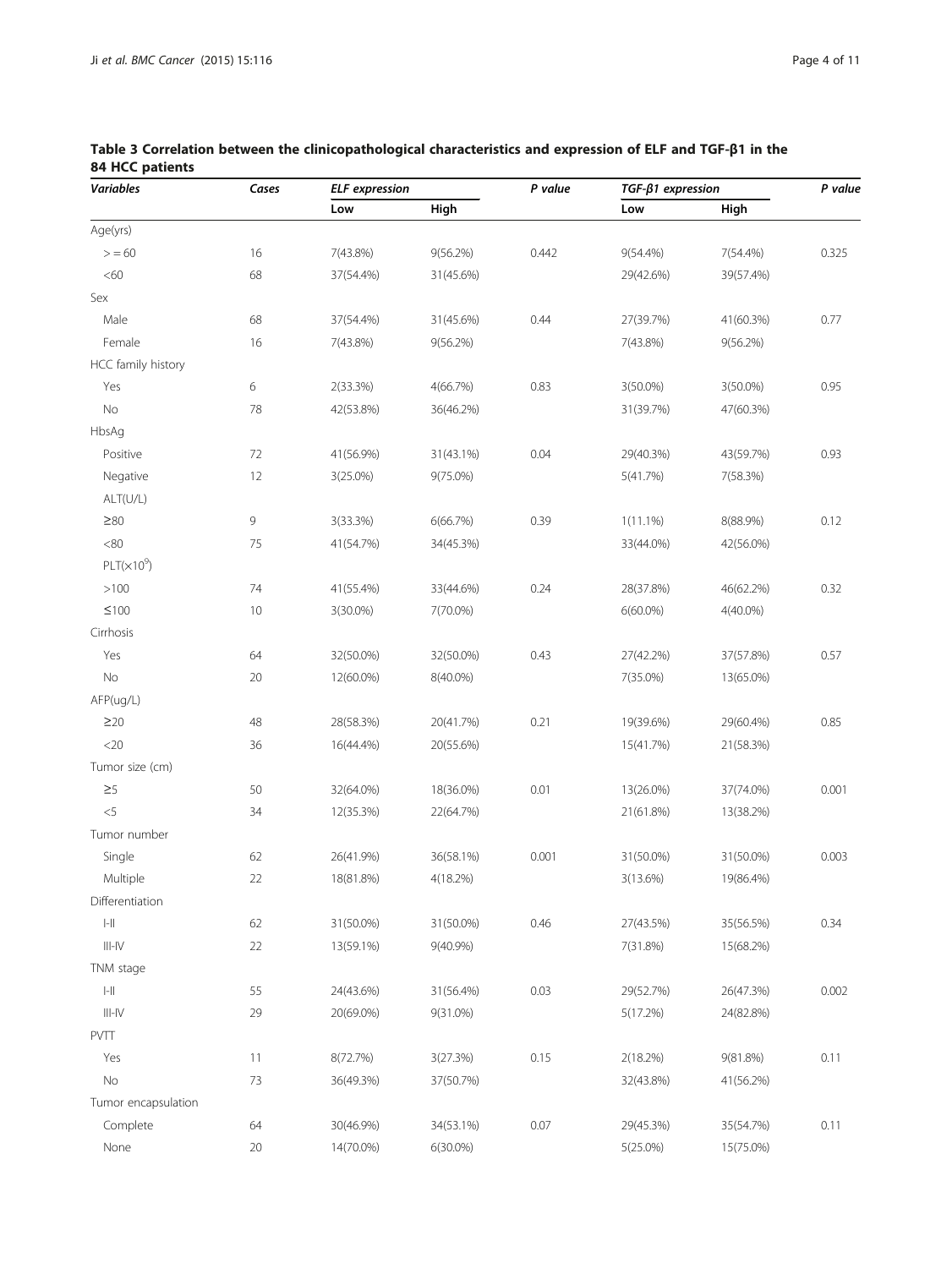| Recurrence   |    |           |           |         |           |           |         |
|--------------|----|-----------|-----------|---------|-----------|-----------|---------|
| Yes          | 56 | 39(69.6%) | 17(30.4%) | < 0.001 | 12(21.4%) | 44(78.6%) | < 0.001 |
| No           | 28 | 5(17.9%)  | 23(82.1%) |         | 22(78.6%) | 6(21.4%)  |         |
| Complication |    |           |           |         |           |           |         |
| No           | 73 | 41(56.2%) | 32(43.8%) | 0.07    | 31(42.5%) | 42(57.5%) | 0.34    |
| Yes          | 11 | 3(27.3%)  | 8(72.7%)  |         | 3(27.3%)  | 8(72.7%)  |         |

Table 3 Correlation between the clinicopathological characteristics and expression of ELF and TGF-β1 in the 84 HCC patients (Continued)

AFP, Alpha-fetoprotein; HBsAg, hepatitis B surface antigen; PLT, platelet; PVTT, portal vein tumor thrombi.

#### Results

## The low expression of ELF and the high expression of TGF-β1 in HCC tissues

Using immunohistochemical staining, we examine expression of ELF and TGF-β1 on 20 normal liver tissues, 84 HCC samples and adjacent tissues. All normal liver tissues expressed high level of ELF (20/20). In HCC adjacent tissues, there was a 77.4% high expression rate for ELF (65/84). However, the ELF high expression rate declined to 47.6% (40/84) in HCC tissues. There was significant difference among the groups examined  $(P < 0.001)$  (Table [1,](#page-2-0) Figure [1](#page-2-0)A, B). On the contrary, the expression rate of TGF-β1 in HCC tissues (59.5%, 50/84) was significantly higher than that in the normal liver tissues  $(0, 0/20, P < 0.001)$ , but not in HCC adjacent tissues  $(46.4\%, 39/84, P = 0.089,$ Table [2](#page-2-0), Figure [1A](#page-2-0), C). These results suggested that there was the low expression of ELF and high expression of TGF-β1 in HCC tissues.

## Correlation between TGF-β1/ELF expression and 16 clinico-pathologic characteristics in HCC

In order to further understand the prognostic value of TGF-β1/ELF expression for HCC after resection, the relationships between the expression of these proteins and 16 clinico-pathologic characteristics, such as age, gender, HCC family, HBsAg, ALT, AFP, cirrhosis, ascites, PVTT, tumor size, tumor number, tumor differentiation, tumor encapsulation, TNM stage, recurrence and complication, were analyzed. The expression level of ELF was negatively correlated with HBsAg  $(P = 0.04)$ , tumor size  $(P = 0.010)$ , tumor number  $(P = 0.001)$ , TNM stage  $(P = 0.027)$  and recurrence  $(P < 0.001)$ . As predicted,

Table 4 The correlationship between ELF and TGF-β1 in HCC

| <b>ELF</b>  | $TGF-\beta1$ |                | r           | P value  |       |
|-------------|--------------|----------------|-------------|----------|-------|
|             | $^{++}$      | $^{++}$        | $ \sim$ $+$ |          |       |
| $+++$       |              | $\overline{4}$ | 12          | $-0.271$ | 0.013 |
| $++$        | 4            |                | 12          |          |       |
| $ \sim$ $+$ | 20           | 14             | 10          |          |       |

TGF-β1 expression was positively associated with the tumor size  $(P = 0.001)$ , tumor number  $(P = 0.003)$ , TNM stage ( $P = 0.002$ ) and recurrence ( $P < 0.001$ ), too (Table [3](#page-3-0)). In addition, we found the significant negative correlation between ELF and TGF-β1 expression patterns by using Spearman correlation ( $r = -0.271$ ,  $P = 0.013$ , Table 4).

#### Independent prognostic factors of HCC

To further identify the risk factors linked to postoperative Disease Free Survival (DFS) and Overall Survival (OS), ELF, TGF-β1 and 16 clinicopathologic factors were evaluated by univariate analysis and the Cox regression model. The univariate analysis showed that the significant prognostic factors for DFS of HCC were tumor number, portal vein tumor thrombus (PVTT), tumor encapsulation, TNM stage, ELF expression, and TGF-β1 expression. Similarly, the analysis showed that the significant factors for OS of HCC were tumor number, PVTT, tumor size, resection margin, tumor differentiation, TNM stage, ELF expression, and TGF-β1 expression (all  $P < 0.05$ ). Using the Cox regression multivariate analysis, we found that PVTT, ELF expression, and TGF-β1 expression were the significant independent related factors for DFS (all  $P < 0.05$ ), in addition, tumor differentiation  $(P = 0.029)$ , PVTT  $(P = 0.011)$ , ELF expression ( $P = 0.042$ ) and TGF-β1 expression ( $P < 0.001$ ) were the significant independent related factors for OS (Tables [5](#page-5-0) and [6\)](#page-6-0).

## Low expression of ELF and high expression of TGF-β1 predict HCC patients' poor prognosis

Firstly, we divided 84 patients with HCC into 2 groups according to their ELF expression profiles: the lowexpression group ( $n = 44$ ) and the high-expression group  $(n = 40)$ . Using the Kaplan-Meier method to analyze patients' survival, we found that the 1-, 3- and 5-year DFS rates of the high-expression ELF group were remarkably higher than the low-expression group (75.0%, 60.0% and 57.5% vs 25.0%, 15.9% and 10.2%, respectively, P < 0.001) (Figure [2](#page-7-0)A), while the 1-, 3- and 5-year OS rates of the high-expression ELF group were significantly higher than those of the low-expression group (90.0%, 72.5%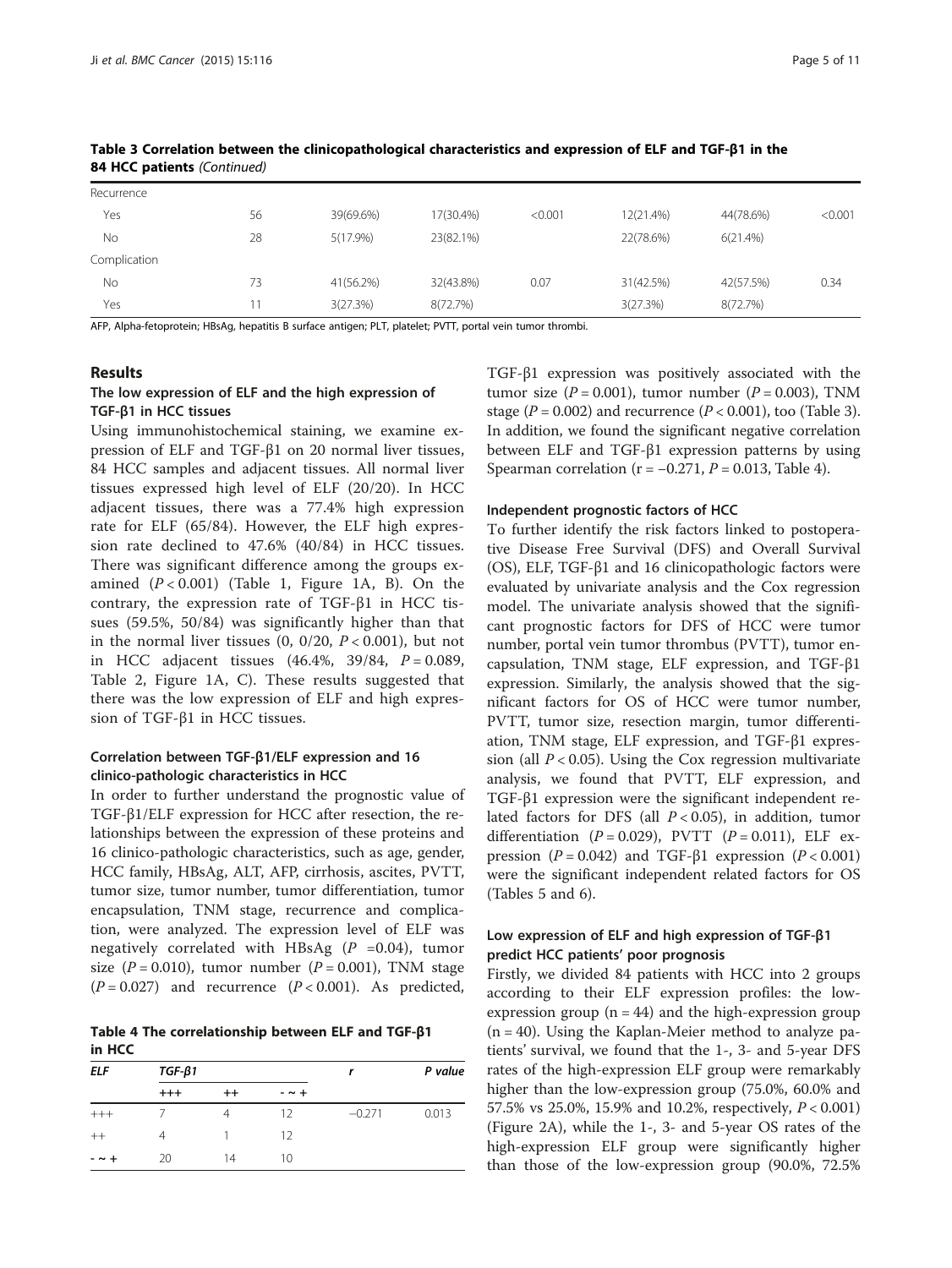<span id="page-5-0"></span>

| Table 5 Prognostic factors for DFS and OS by univariate analysis |  |  |  |  |
|------------------------------------------------------------------|--|--|--|--|
|------------------------------------------------------------------|--|--|--|--|

| <b>Variables</b>     | n  | <b>DFS</b> |       | P     | <b>OS</b> |          |       | P     |         |
|----------------------|----|------------|-------|-------|-----------|----------|-------|-------|---------|
|                      |    | 1-yr       | 3-yrs | 5-yrs |           | $1 - yr$ | 3-yrs | 5-yrs |         |
| Sex                  |    |            |       |       |           |          |       |       |         |
| Male                 | 68 | 54.4%      | 36.8% | 30.7% | 0.53      | 79.4%    | 50.0% | 41.2% | 0.48    |
| Female               | 16 | 56.3%      | 37.5% | 37.5% |           | 87.5%    | 56.3% | 50.0% |         |
| Age(yrs)             |    |            |       |       |           |          |       |       |         |
| <60                  | 68 | 45.6%      | 32.4% | 29.3% | 0.15      | 82.4%    | 48.5% | 39.7% | 0.39    |
| $\geq 60$            | 16 | 62.5%      | 56.3% | 42.2% |           | 75.0%    | 62.5% | 56.3% |         |
| HCC family history   |    |            |       |       |           |          |       |       |         |
| Yes                  | 6  | 50.0%      | 33.3% | 16.7% | 0.57      | 83.3%    | 50.0% | 50.0% | 0.63    |
| $\rm No$             | 78 | 48.7%      | 37.2% | 33.3% |           | 79.5%    | 51.3% | 42.3% |         |
| $PLT(x10^9)$         |    |            |       |       |           |          |       |       |         |
| $< 100$              | 10 | 80.0%      | 60.0% | 60.0% | 0.07      | 100.0%   | 80.0% | 70.0% | 0.08    |
| $\geq$ 100           | 74 | 44.6%      | 33.8% | 28.2% |           | 78.4%    | 47.3% | 39.2% |         |
| HBsAg                |    |            |       |       |           |          |       |       |         |
| Positive             | 72 | 47.2%      | 38.9% | 33.3% | 0.90      | 79.2%    | 50.0% | 44.4% | 0.88    |
| Negative             | 12 | 58.3%      | 25.0% | 25.0% |           | 91.7%    | 58.3% | 33.3% |         |
| $AFP(\mu g/L)$       |    |            |       |       |           |          |       |       |         |
| $<$ 20               | 36 | 52.8%      | 38.9% | 38.9% | 0.34      | 83.3%    | 50.0% | 44.4% | 0.75    |
| $\geq$ 20            | 48 | 45.8%      | 35.4% | 26.7% |           | 79.2%    | 52.1% | 41.7% |         |
| Ascites              |    |            |       |       |           |          |       |       |         |
| $\rm No$             | 68 | 52.9%      | 39.7% | 34.1% | 0.14      | 83.8%    | 51.5% | 44.1% | 0.55    |
| Yes                  | 16 | 31.3%      | 25.0% | 25.0% |           | 68.8%    | 50.0% | 37.5% |         |
| Cirrhosis            |    |            |       |       |           |          |       |       |         |
| $\rm No$             | 24 | 45.0%      | 35.0% | 30.0% | 0.78      | 95.0%    | 60.0% | 45.0% | 0.49    |
| Yes                  | 60 | 50.0%      | 37.5% | 32.9% |           | 76.6%    | 48.4% | 42.2% |         |
| Tumor number         |    |            |       |       |           |          |       |       |         |
| Single               | 62 | 59.7%      | 43.5% | 36.9% | 0.003     | 85.5%    | 61.3% | 51.6% | < 0.001 |
| Multiple             | 22 | 18.2%      | 18.2% | 18.2% |           | 68.2%    | 22.7% | 18.2% |         |
| PVTT                 |    |            |       |       |           |          |       |       |         |
| No                   | 73 | 54.8%      | 41.1% | 35.4% | < 0.001   | 87.7%    | 56.2% | 47.9% | < 0.001 |
| Yes                  | 11 | 9.1%       | 9.1%  | 9.1%  |           | 36.4%    | 18.2% | 9.1%  |         |
| Tumor size (cm)      |    |            |       |       |           |          |       |       |         |
| $<$ 5                | 34 | 64.7%      | 47.1% | 39.2% | 0.05      | 97.1%    | 67.6% | 52.9% | 0.04    |
| $\geq$ 5             | 50 | 38.0%      | 30.0% | 28.0% |           | 70.0%    | 40.0% | 36.0% |         |
| Tumor encapsulation  |    |            |       |       |           |          |       |       |         |
| None                 | 20 | 30.0%      | 25.0% | 15.0% | 0.01      | 60.0%    | 45.0% | 30.0% | 0.08    |
| Complete             | 64 | 54.7%      | 40.6% | 37.7% |           | 87.5%    | 53.1% | 46.9% |         |
| Resection margin     |    |            |       |       |           |          |       |       |         |
| $<$ 2 cm             | 45 | 40.0%      | 26.7% | 24.4% | 0.07      | 80.0%    | 40.0% | 28.9% | 0.01    |
| $\geq$ 2 cm          | 39 | 59.0%      | 48.7% | 39.6% |           | 82.1%    | 64.1% | 59.0% |         |
| Complication         |    |            |       |       |           |          |       |       |         |
| No                   | 73 | 49.3%      | 38.4% | 33.1% | 0.37      | 84.9%    | 53.4% | 45.2% | 0.10    |
| Yes                  | 11 | 45.5%      | 27.3% | 27.3% |           | 54.5%    | 36.4% | 27.3% |         |
| Tumor differetiation |    |            |       |       |           |          |       |       |         |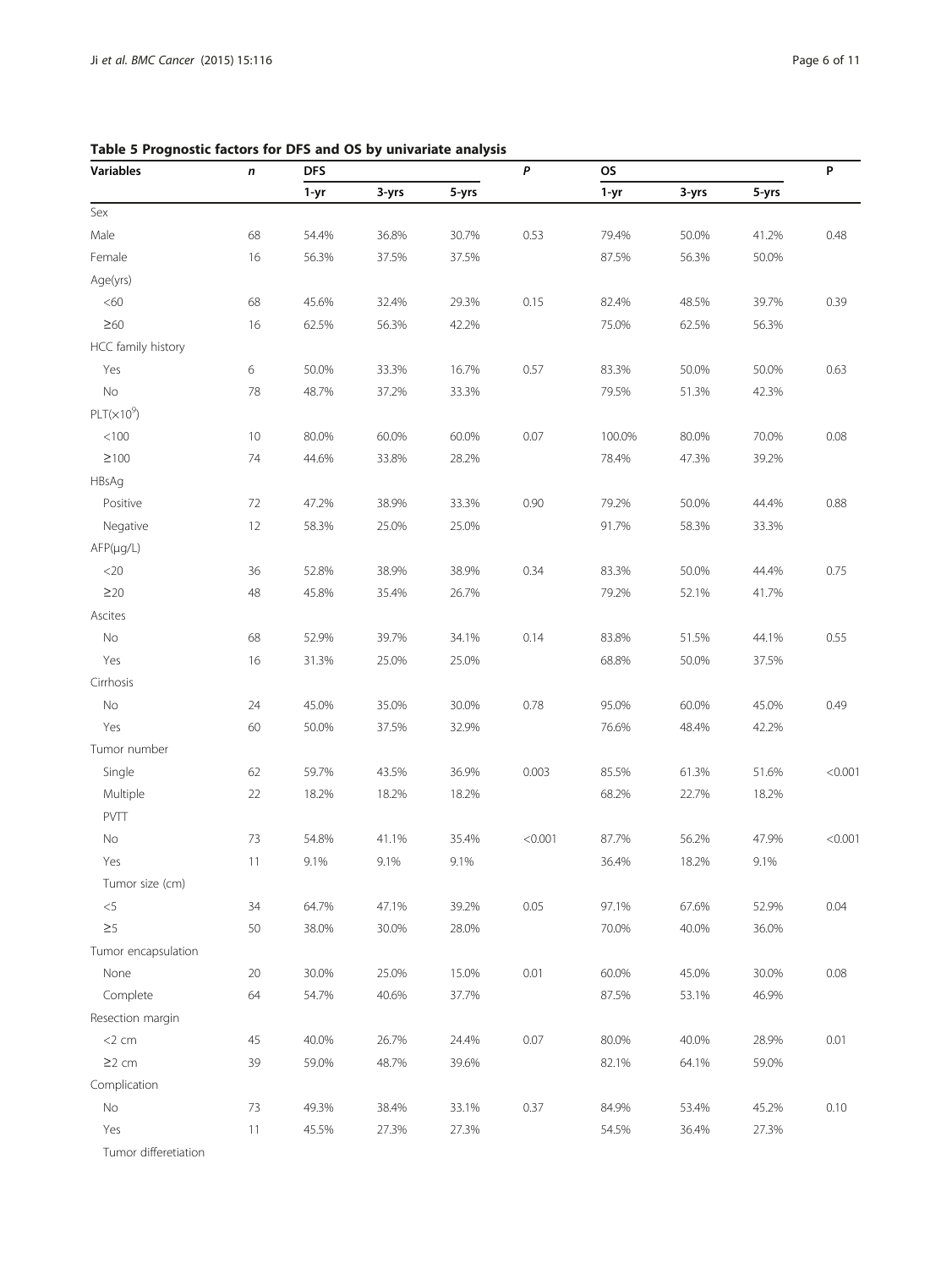| $ -  $                 | 62 | 54.8% | 41.9% | 35.1% | 0.16    | 85.5% | 56.5% | 48.4% | 0.04    |
|------------------------|----|-------|-------|-------|---------|-------|-------|-------|---------|
| $III-N$                | 22 | 31.8% | 22.7% | 22.7% |         | 68.2% | 36.4% | 27.3% |         |
| TNM stage              |    |       |       |       |         |       |       |       |         |
| $ -  $                 | 55 | 60.0% | 43.6% | 38.0% | 0.01    | 90.9% | 60%   | 52.7% | 0.001   |
| $III-N$                | 29 | 27.6% | 24.1% | 20.7% |         | 62.1% | 34.5% | 24.1% |         |
| ELF expression         |    |       |       |       |         |       |       |       |         |
| Low                    | 44 | 25.0% | 15.9% | 10.2% | < 0.001 | 72.7% | 31.8% | 23.7% | < 0.001 |
| High                   | 40 | 75.0% | 60.0% | 57.5% |         | 90.0% | 72.5% | 65.0% |         |
| $TGF\beta1$ expression |    |       |       |       |         |       |       |       |         |
| Low                    | 34 | 79.4% | 73.5% | 62.0% | < 0.001 | 94.1% | 85.3% | 76.5% | < 0.001 |
| High                   | 50 | 28.0% | 12.0% | 12.0% |         | 72.0% | 28.0% | 20.0% |         |
|                        |    |       |       |       |         |       |       |       |         |

<span id="page-6-0"></span>Table 5 Prognostic factors for DFS and OS by univariate analysis (Continued)

AFP, Alpha-fetoprotein; HBsAg, hepatitis B surface antigen; PLT, platelet; PVTT, portal vein tumor thrombi.

and 65.0% vs 72.7%, 31.8% and 23.7%, respectively,  $P < 0.001$ ) (Figure [2](#page-7-0)B). Our findings therefore indicated that ELF expression levels were positively correlated with patients' DFS and OS.

Similarly, Two groups were divided from 84 HCC patients according to their TGF-β1 expression profiles: the low-expression group  $(n = 34)$  and the high-expression group  $(n = 50)$ . We observed that the 1-, 3- and 5-year DFS rates of the low-expression TGF-β1 group were markedly higher than the high-expression group (79.4%, 73.5% and 62.0% vs 28.0%, 12.0% and 12.0%, respectively,  $P < 0.001$ ) (Figure [3A](#page-7-0)). Also, the 1-, 3- and 5-year OS rates of the low-expression TGF-β1 group were significantly higher than those of the high-expression group (94.1%, 85.3% and 76.5% vs 72.0%, 28.0% and 20.0%, respectively,  $P < 0.001$ ) (Figure [3](#page-7-0)B). These data suggested that TGF-β1 expression levels were negatively correlated with patients' DFS and OS.

## The combination of TGF-β1 and ELF exhibits the improved prognostic accuracy for HCC

To analyze the prognostic value of combining TGF-β1 and ELF levels for HCC, we divided patients into the following four groups, such as: TGF-β1 high expression-ELF high expression group, TGF-β1 low expression- ELF high expression group, TGF-β1 high expression - ELF low expression group, TGF-β1 low expression- ELF low expression group. The data showed that the TGF-β1 low expression- ELF high expression group had the best DFS and OS rates, TGF-β1 low expression- ELF low expression group was the second best, the next was TGF-β1 high expression- ELF high expression group, whereas TGF-β1 high expression- ELF low expression group had the worst prognosis.

The 1-, 3- and 5-year DFS rates of TGF-β1 low expression- ELF high expression group (87.5%, 79.2% and 75.0%) were significantly higher than those of TGF-β1 high expression- ELF high expression group (56.3%, 31.3% and 31.3%,  $P = 0.003$ ) and TGF- $\beta$ 1 high expression- ELF low expression group (26.5%, 2.9% and 2.9%,  $P < 0.001$ ). The 1-, 3- and 5-year OS rates of TGF-β1 low expression- ELF high expression group (95.8%, 91.7% and 83.3%) were also significantly higher than those of TGF-β1 high expression- ELF high expression group (81.3%, 43.8% and 37.5%,  $P = 0.001$ ) and TGFβ1 high expression- ELF low expression group (67.6%, 20.6% and 11.8%, P < 0.001) (Figure [4A](#page-8-0) and B).

Furthermore, we found that the 1-, 3- and 5-year DFS rates of TGF-β1 high expression-ELF low expression (26.5%, 2.9% and 2.9%) were remarkably lower than TGFβ1 high expression- ELF high expression (56.3%, 31.3% and 31.3%,  $P = 0.002$ ) and TGF- $\beta$ 1 low expression-ELF

Table 6 Prognostic factors for disease-free and overall survival by the multivariate Cox proportional hazards regression model

| <b>Variables</b>       | DFS                 |             |         | os    |             |         |  |
|------------------------|---------------------|-------------|---------|-------|-------------|---------|--|
|                        | <b>HR</b><br>95% CI |             | D       | HR    | 95% CI      | D       |  |
| Tumor differentiation  |                     |             |         | 0.498 | 0.266-0.932 | 0.029   |  |
| <b>PVTT</b>            | 0.405               | 0.199-0.824 | 0.013   | 0.398 | 0.195-0.812 | 0.011   |  |
| ELF expression         | 2.135               | 1.115-4.088 | 0.022   | .989  | 1.024-3.862 | 0.042   |  |
| $TGF\beta1$ expression | 0.219               | 0.099-0.486 | < 0.001 | 0.210 | 0.093-0.474 | < 0.001 |  |

HR, hazard ratio; CI, confidence interval; PVTT, portal vein tumor thrombi.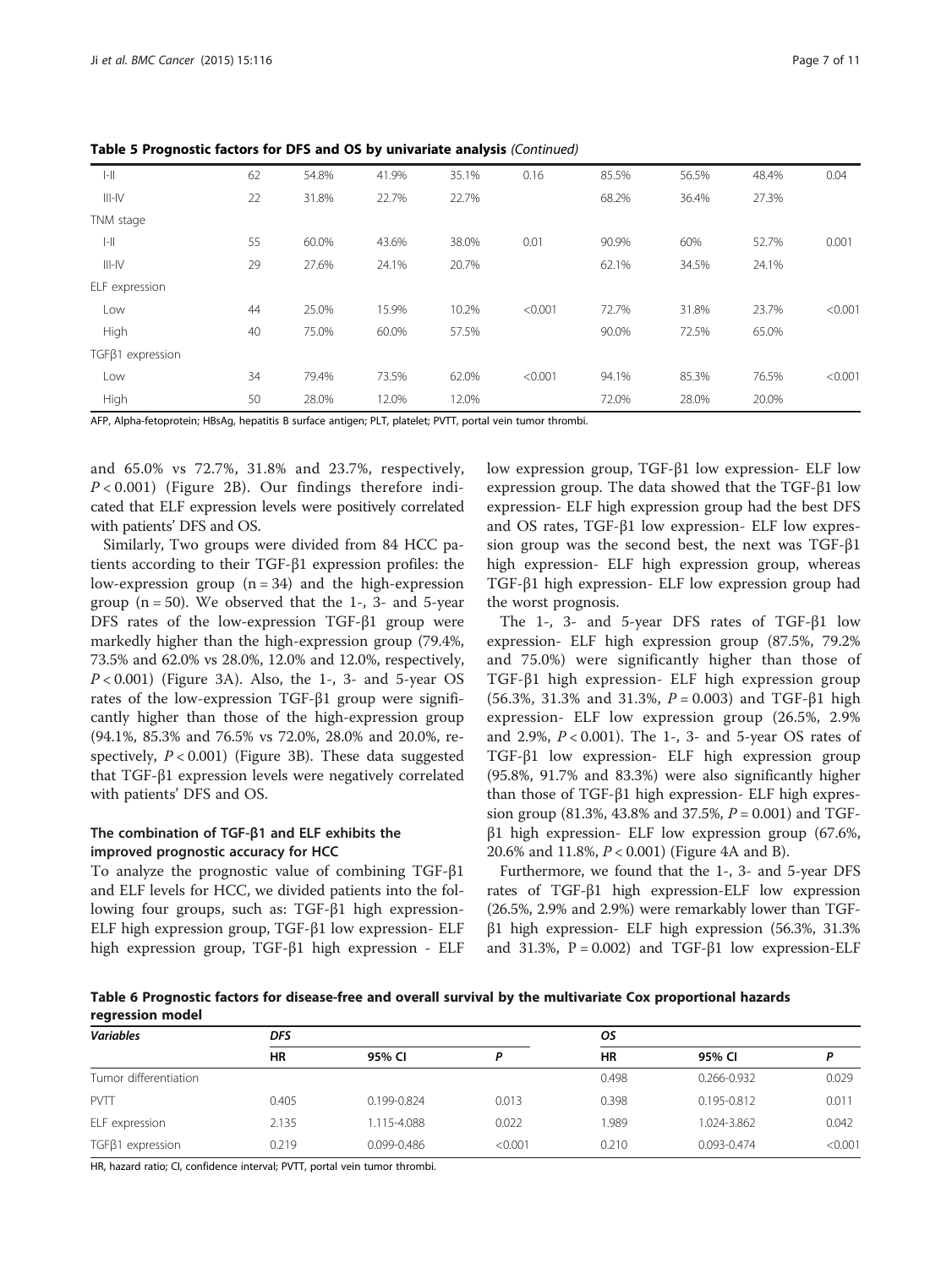<span id="page-7-0"></span>

low expression (60.0%, 60.0% and 37.5%, P = 0.002). Also, the 1-, 3- and 5-year OS rates of TGF-β1 high expression-ELF low expression (67.6%, 20.6% and 11.8%) were markedly lower than TGF-β1 low expression-ELF low expression group (90.0%, 70.0% and 60.0%,  $P = 0.003$ ). However, there was no significant difference of OS rates between TGF-β1 high expression-ELF low expression and TGF-β1 high expression- ELF high expression (67.6%, 20.6% and 11.8% vs 81.3%, 43.8% and 37.5%, respectively,  $P = 0.058$ ). We also found no significant difference of DFS and OS rates between TGF-β1 low expression-ELF high expression group and TGF-β1 low expression- ELF low expression group, or between TGFβ1 low expression-ELF low expression group and TGFβ1 high expression-ELF high expression group (Figure [4A](#page-8-0) and B). Collecting, the results indicated that the combination of TGF-β1 elevation and ELF reduction in HCC tissues appears to be predictive of the poorest prognosis.

## **Discussion**

In the past few decades, great efforts have been made to explore the molecular mechanism of HCC to identify biomarkers for prediction and to develop effective treatments. In this study, we focused on investigating the prognostic significance of TGF-β1 and ELF, in particular their combination, for HCC. Our first finding showed that the TGF-β1 protein was upregulated in human HCC tissues and no normal liver tissues with strong cytoplasmic TGF-β1 protein immunostaining. The results were consistent with our previous study that the low-expression of TGF-β1 in normal rat liver tissues and the high-expression of TGF-β1 in rat HCC tissues [\[16](#page-9-0)]. Like others reports [\[31,32](#page-10-0)]. We also found the positive correlation between TGF-β1 and several clinicopathological characteristics: tumor size, tumor number, TNM stage and recurrence. A shorter post-operative survival of HCC patients with high level of TGF-β1 had been

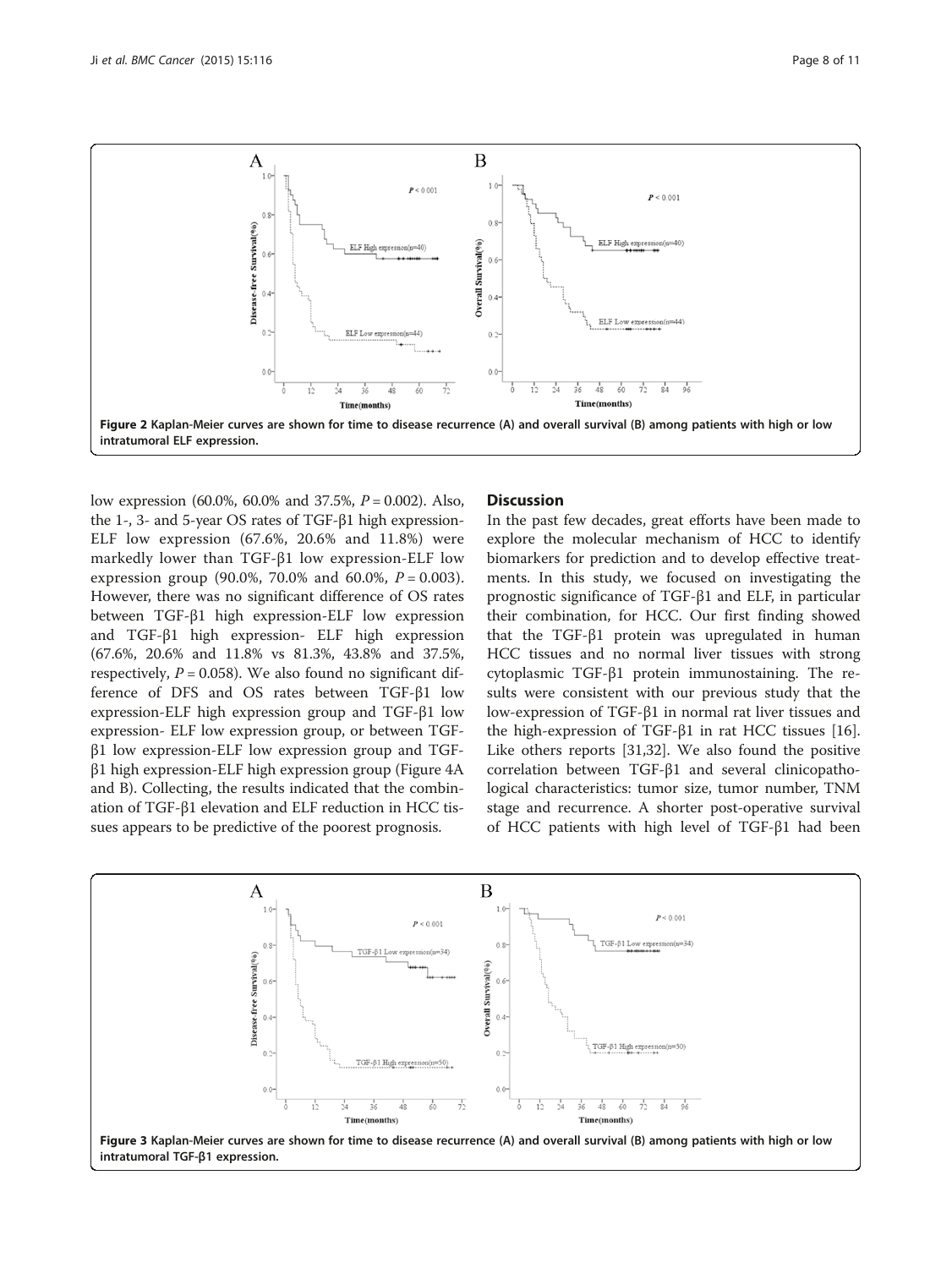<span id="page-8-0"></span>

documented in this study. The 1-, 3- and 5-year DFS rates and OS rates of HCC patients with high level of TGF-β1 were markedly lower than the low-expression group.

Why do the functions of TGF-β switch from tumor suppression to tumor promotion? Mishra L et al. indicated that proper control of TGF-β signaling tumor suppressor function requires an additional adaptor protein, ELF. Research from that group indicated that disruption of ELF expression results in miscolocalization of Smad3 and Smad4, then disruption of TGF-β signaling, allowing normal cells to escape from the regulation of proliferation in carcinogenesis [[21,](#page-9-0)[33-36\]](#page-10-0). However, it was not reported if ELF expression level correlated with survival of HCC patients.

It is therefore of interest to investigate the expression and clinical significance of ELF in patients with HCC. We found that ELF was lost or underexpressed in the majority of HCC tissues, and that a high level of ELF expression predicted a favorable DFS rate and OS rate for HCC patients. Our data showed that the expression of ELF negatively correlated with HbsAg, tumor size, tumor number, TNM and recurrence. The 1-, 3- and 5 year DFS rates of HCC patients with the high level of ELF expression were remarkably higher than those of HCC patinets with the low levels. Similarly, the 1-, 3 and 5-year OS rates of HCC patients with the high level of ELF expression were significantly higher than those of HCC patients with the low levels. These data were consistent with previous studies, which showed that significant ELF reduction was found in HCC, gastric cancer and lung cancer [\[33](#page-10-0)-[36\]](#page-10-0).

Further, we studied the correlation between ELF and TGF-β1 in HCC patients, and demonstrated their

significant negative correlation. Then we used univariate analysis and the Cox regression mode to study the role of ELF and TGF-β1 on HCC, finding that the expression of ELF and TGF-β1 were both significant and independent prognostic factors for DFS or OS of HCC. These data further verified that ELF and TGF-β1 were important and promising candidate tumor biomarker for predicting the prognosis of patients with HCC, and we hypothesized if combination of ELF and TGF-β1 could give us a more sensitive way to predict HCC patients' outcome.

It is widely understood that a combination of multiple markers might yield more information for predicting clinical outcome of HCC patients [\[37\]](#page-10-0). Elevation of TGF-β1 or reduction of ELF in HCC tissues appears to be predictive of a poor prognosis. The combination of TGF-β1 and ELF expression were therefore used as a predictor of clinical outcome. The results indicated that their combination has a better prognostic value compared with either one alone. For example, those patients with low ELF expression and high TGF-β1 expression had the poorest OS and DFS rates, whereas those patients with high ELF expression and low TGF-β1 expression had the most favorable OS and DFS rates. The second best prognosis belonged to these patients with low ELF expression and low TGF-β1 expression. In addition, we found that high level of ELF could partially rescue TGF-β1 related tumor promotion, but TGFβ1still was the more important factor for prognosis of patient with HCC.

#### Conclusions

Our study determined that loss or reduction of ELF and elevation of TGF-β1 was correlated with disease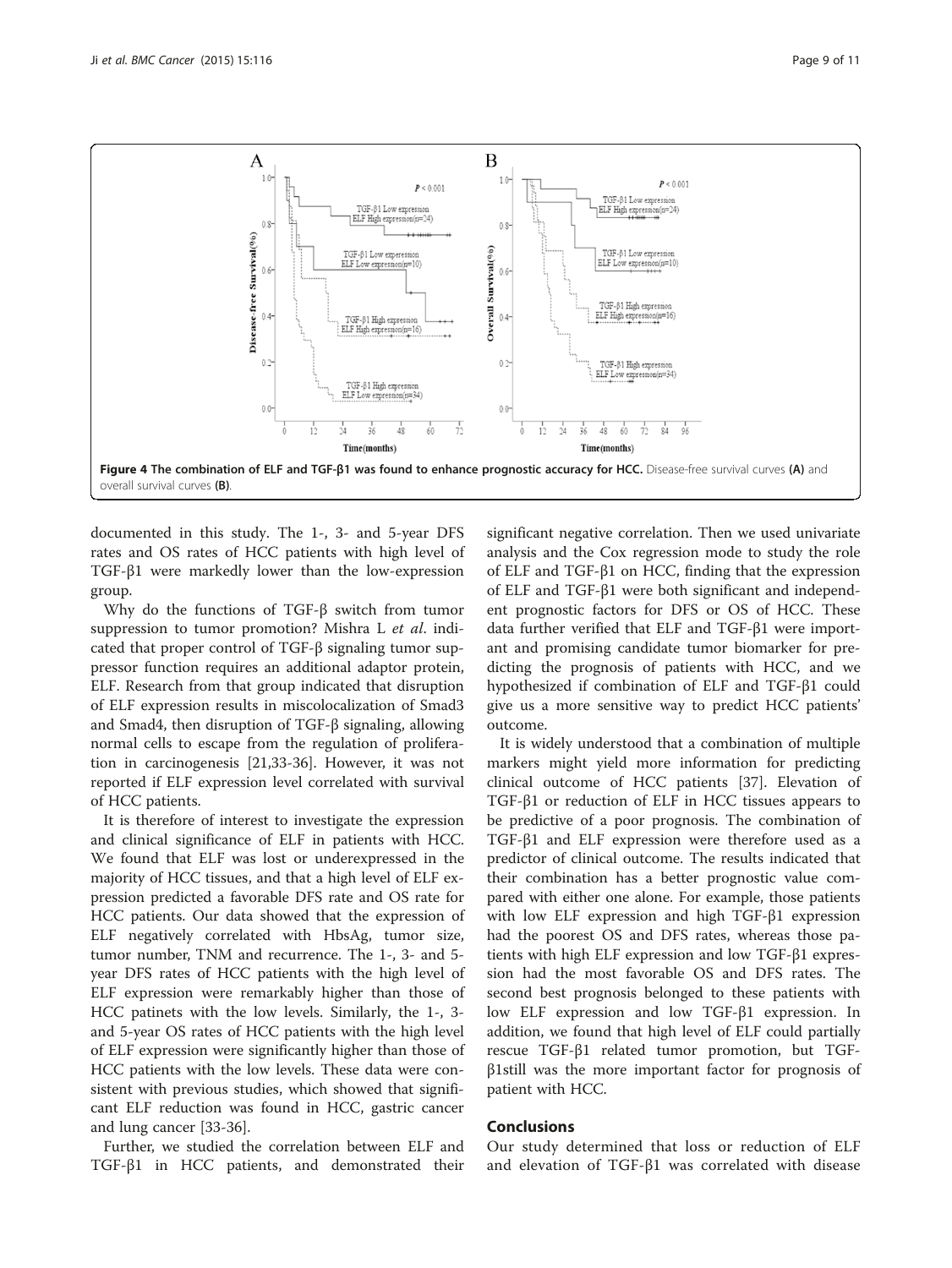<span id="page-9-0"></span>progression and metastasis in patients with HCC. And the most interesting finding was that the predictive range of ELF levels combined with TGF-β1 expression was more sensitive than that of either ELF or TGF-β1 alone with regard to OS and cumulative disease recurrence in patients with HCC. From a diagnostic viewpoint, our results suggest that the detection of tumor ELF alone or the combined evaluation of ELF/ TGF-β1 levels could be used as a new prognostic marker in patients with HCC. However, the exact mechanisms of ELF and TGF-β1 expression regulation and function in HCC should been elucidated further. In the future, ELF might be used as potentially powerful target for treatment of HCC through enhancing the tumor suppression of TGF-β pathway.

#### Abbreviations

HCC: Hepatocellular cancer; TGF-β: The transforming growth factor β; SBE: Smad-binding elements; ELF: Embryonic Liver Fodrin; β2SP: β2-spectrin; TNM: Tumor-node-metastasis; IRS: Immunoreactivity score; CT: Computed tomography; MRI: Magnetic resonance imaging; PET-CT: Positron emission tomography -CT; DFS: Disease Free Survival; OS: Overall Survival; AFP: Alphafetoprotein; HBsAg: Hepatitis B surface antigen; PLT: Platelet; PVTT: Portal vein tumor thrombi. HR, hazard ratio; CI: Confidence interval.

#### Competing interests

The authors declare that they have no competing interests.

#### Authors' contributions

FJ, SJF and YPH were the main authors of the manuscript. They were involved in the conception, design and coordination of the study as well as in data analysis, interpretation of results and drafting the manuscript. YPH was in charge of all experimental procedures. SLS, LJZ, QHC, SQL, BGP, and LJL participated in the experimental procedures and revised critically the content of the manuscript. All authors contributed to the interpretation of data and critically revised the manuscript. All authors read and approved the final manuscript.

#### **Acknowledaments**

This study was supported by grants from the National Natural Science Foundation of China (NO. 81201918), Science and Technology Project of Guangdong Province (No.2012B031800099), Doctorial Fellowship of Higher Education of China (NO.200805581172). The funders had no role in study design, data collection and analysis, decision to publish, or preparation of the manuscript.

#### Author details

<sup>1</sup>Organ Transplant Center, the First Affiliated Hospital, Sun Yat-sen University, Guangzhou 510080, P. R. China. <sup>2</sup>Department of Hepatopancreaticobiliary Surgery, The Second Affiliated Hospital of Guangzhou University of Chinese Medicine (Guangdong Provincial Hospital of TCM), Guangdong Provincial Hospital of Traditional Chinese Medicine, Guangzhou 510120, P. R. China. <sup>3</sup>Department of Liver Surgery, the First Affiliated Hospital, Sun Yat-sen University, Guangzhou 510080, P. R. China. <sup>4</sup>Laboratory of Surgery, the First Affiliated Hospital, Sun Yat-sen University, Guangzhou 510080, P. R. China. 5 Department of Pathology, the First Affiliated Hospital, Sun Yat-sen University, Guangzhou 510080, P. R. China.

#### Received: 19 November 2014 Accepted: 24 February 2015 Published online: 11 March 2015

#### References

- 1. EI-serag HB, Rudolph KL. Hepatocellular carcinoma:epidemiology and molecular carcinogenesis. Gastroenterology. 2007;132:2557–76.
- Tang ZY. Hepatocellular carcinoma-cause, treatment, and metastasis. World J Gastroenterol. 2001;7:445–54.
- 3. World Health Organization: The world health report 2006. [http://www.who.](http://www.who.int/whr/2006/en/) [int/whr/2006/en/](http://www.who.int/whr/2006/en/)
- 4. Ng KK, Lo CM, Liu CL, Poon RT, Chan SC, Fan ST. Survival analysis of patients with transplantable recurrent hepatocellular carcinoma: implications for salvage liver transplant. Arch Surg. 2008;143:68–74.
- 5. Kim DY, Paik YH, Ahn SH, Youn YJ, Choi JW, Kim JK, et al. PIVKA-II is a useful tumor marker for recurrent hepatocellular carcinoma after surgical resection. Oncology. 2007;72:52–7.
- 6. Zarzynska JM. Two Faces of TGF-Beta1 in Breast Cancer. Mediators Inflamm. 2014;2014:141747.
- 7. Heldin CH, Landström M, Moustakas A. Mechanism of TGF-β signaling to growth arrest, apoptosis, and epithelialmesenchymal transition. Curr Opin Cell Biol. 2009;21:166–76.
- 8. Ikushima H, Miyazono K. Biology of transforming growth factor-β signaling. Curr Pharm Biotechnol. 2011;12:2099–107.
- 9. Moses H, Barcellos-Hoff MH. TGF-β biology in mammary development and breast cancer. Cold Spring Harb Perspect Biol. 2011;3:a003277.
- 10. Parvani JG, Taylor MA, Schiemann WP. Noncanonical TGF-β signaling during mammary tumorigenesis. J Mammary Gland Biol Neoplasia. 2011;16:127–46.
- 11. Katz LH, Li Y, Chen JS, Muñoz NM, Majumdar A, Chen J, et al. Targeting TGF-β signaling in cancer. Expert Opin Ther Targets. 2013;17:743–60.
- 12. Bierie B, Moses HL. Transforming growth factor beta (TGF-β) and inflammation in cancer. Cytokine Growth Factor Rev. 2010;21:49–59.
- 13. Kajdaniuk D, Marek B, Borgiel-Marek H, Kos-Kudła B. Transforming growth factorβ1 (TGFβ1) in physiology and pathology. Endokrynol Pol. 2013;64:384–96.
- 14. Zu X, Zhang Q, Gao R, Liu J, Zhong J, Wen G. Transforming growth factor-β signaling in tumor initiation, progression and therapy in breast cancer: an update. Cell Tissue Res. 2012;347:73–84.
- 15. Malaguarnera G, Giordano M, Paladina I, Berretta M, Cappellani A, Malaguarnera M. Serum markers of hepatocellular carcinoma. Dig Dis Sci. 2010;55:2744–55.
- 16. Hua YP, Li SQ, Lai JM, Liang LJ, Peng BG, Liang HZ, et al. Changes in TGF-β/ Smads signaling pathway in rats with chemical hepatocarcinogenesis. J South Med Univ. 2008;28:1848–52.
- 17. Baek HJ, Lim SC, Kitisin K, Joqunoori W, Tang Y, Marshall MB, et al. Hepatocellular cancer arises from loss of transforming growth factor beta signaling adaptor protein embryonic liver fodrin through abnormal angiogenesis. Hepatology. 2008;48:1128–37.
- 18. Thenappan A, Shukla V, Abdul Khalek FJ, Thenappan A, Shukla V, Abdul Khalek FJ, et al. Loss of transforming growth factor β adaptor protein β-2 spectrin leads to delayed liver regeneration in mice. Hepatology. 2011;53:1641–50.
- 19. Wang Z, Song Y, Tu W, He X, Lin J, Liu F. β-2 spectrin is involved in hepatocyte proliferation through the interaction of TGFβ/Smad and PI3K/AKT signaling. Liver Int. 2012;32:1103–11.
- 20. Tang Y, Katuri V, Srinivasan R, Foqt F, Redman R, Anand G, et al. Transforming growth factor-beta suppresses nonmetastatic colon cancer through Smad4 and adaptor protein ELF at an early stage of tumorigenesis. Cancer Res. 2005;65:4228–37.
- 21. Mishra L, Katuri V, Evans S. The role of PRAJA and ELF in TGF-beta signaling and gastric cancer. Cancer Biol Ther. 2005;4:694–9.
- 22. Tang Y, Kitisin K, Jogunoori W, Li C, Deng CX, Mueller SC, et al. Progenitor/ stem cells give rise to liver cancer due to aberrant TGF- beta and IL-6 signaling. Proc Natl Acad Sci U S A. 2008;105:2445–50.
- 23. Kim SS, Shetty K, Katuri V, Kitisin K, Baek HJ, Tang Y, et al. TGF-beta signaling pathway inactivation and cell cycle deregulation in the development of gastric cancer: role of the beta-spectrin, ELF. Biochem Biophys Res Commun. 2006;344:1216–23.
- 24. Kitisin K, Ganesan N, Tang Y, Joqunoori W, Volpe EA, Kim SS, et al. Disruption of transforming growth factor-beta signaling through betaspectrin ELF leads to hepatocellular cancer through cyclin D1 activation. Oncogene. 2007;26:7103–10.
- 25. Bruix J, Sherman M. Management of hepatocellular carcinoma: an update. Hepatology. 2011;53:1020–2.
- 26. Sobin LH, Wittekind C. UICC (International Union against Cancer) TNM classification of malignant tumors. 6th ed. New York: John Wiley; 2002. p. 1–264.
- 27. Edmondson HA, Steiner PE. Primary carcinoma of the liver: a study of 100 cases among 48,900 necropsies. Cancer. 1954;7:462–503.
- 28. Weichert W, Röske A, Gekeler V, Beckers T, Ebert MP, Pross M, et al. Association of patterns of class I histone deacetylase expression with